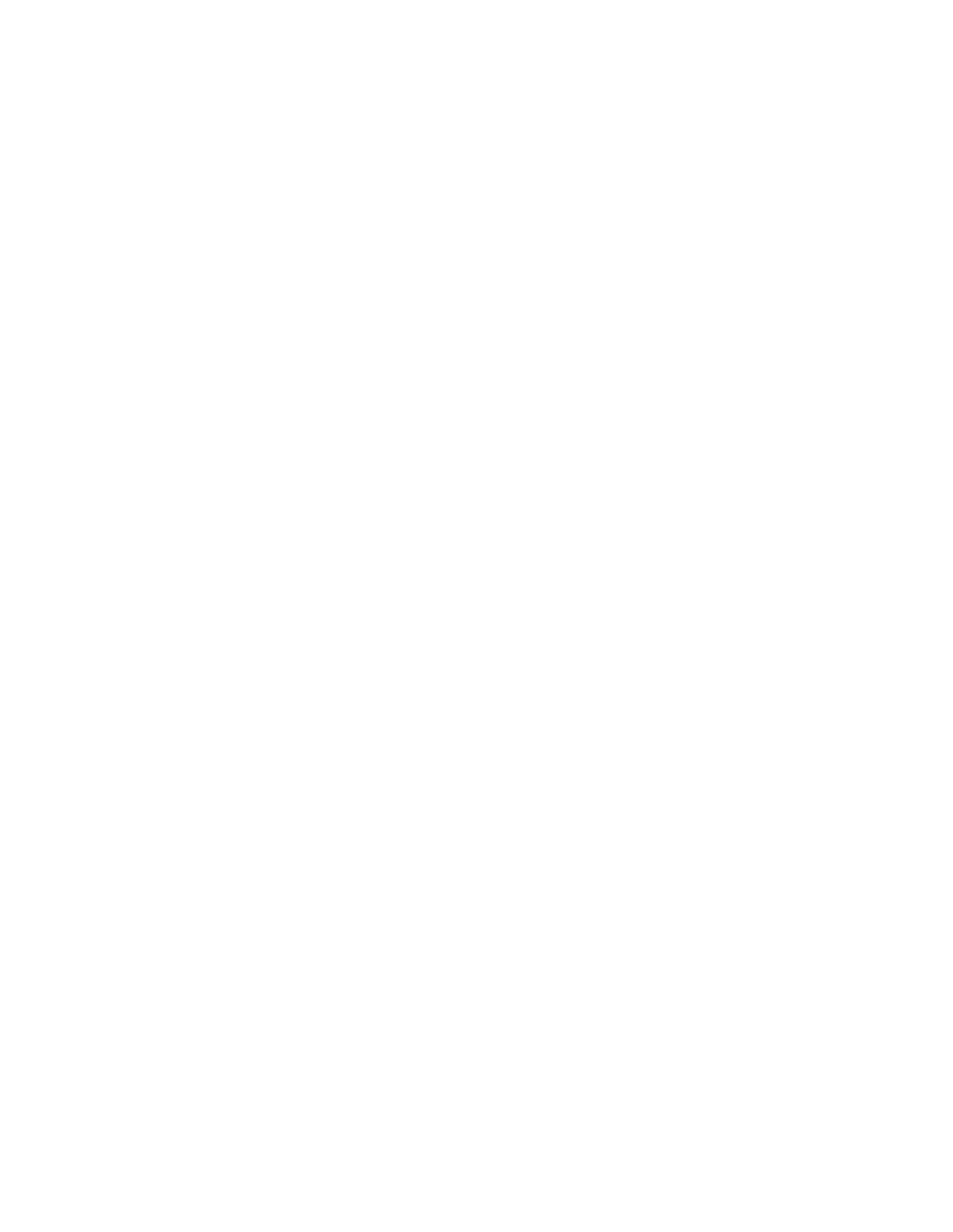# **CHAPTER 15.12**

### **TRAVEL TAX ACT**

#### **ARRANGEMENT OF SECTIONS**

#### **Section**

| 1 <sup>1</sup> |  |
|----------------|--|
| 2.             |  |
| 3.             |  |
| 4.             |  |
| 5.             |  |
| 6.             |  |
| 7.             |  |
| 8.             |  |
| 9.             |  |
| 10.            |  |
| 11.            |  |
| 12.            |  |
|                |  |
|                |  |

**SCHEDULE**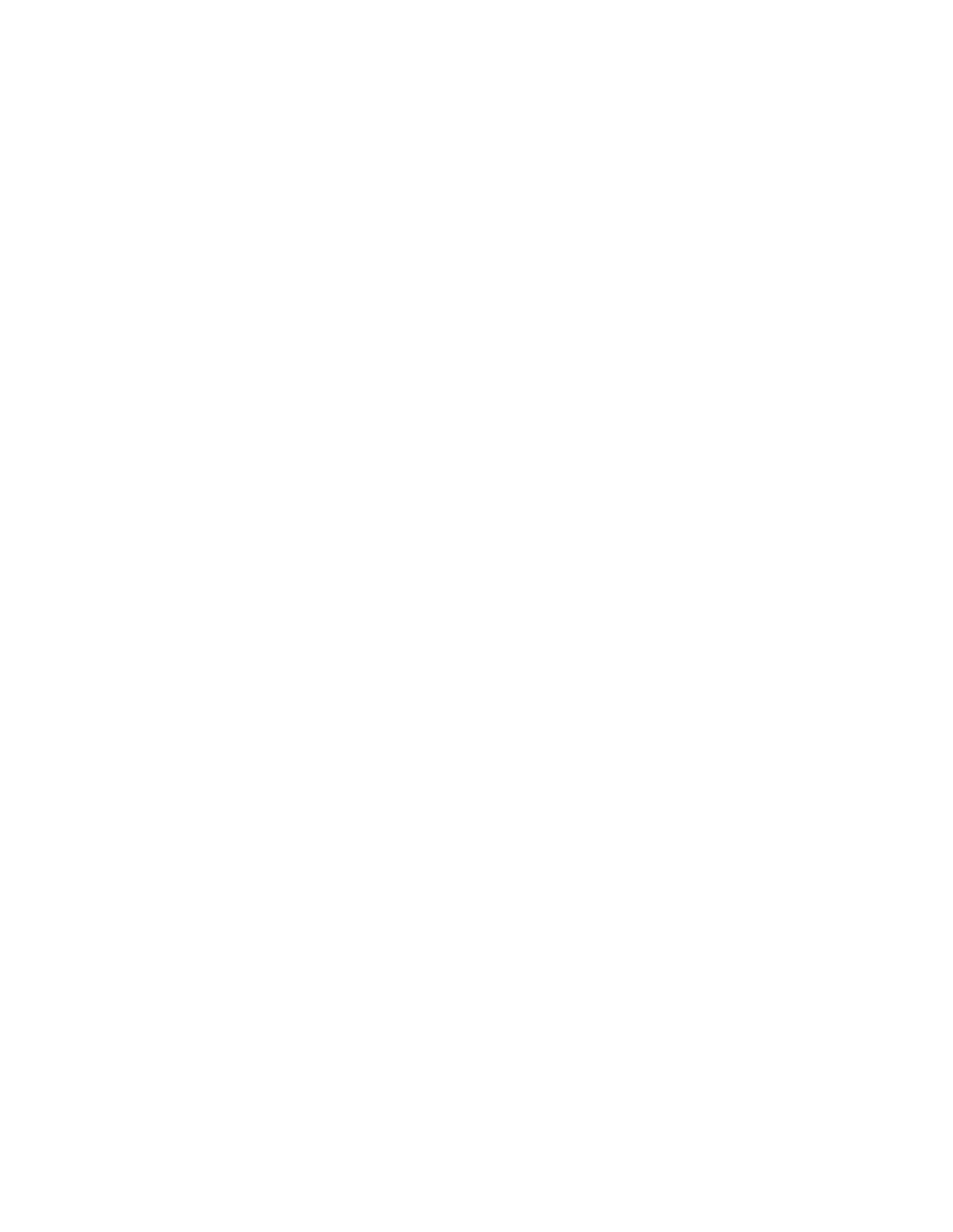#### **TRAVEL TAX ACT**

#### **(Acts 3 of 1982, 3 of 1984, 14 of 1998 and 21 of 1999)**

<span id="page-4-0"></span>AN ACT to impose a tax for travel outside Saint Lucia and for connected matters.

Commencement [13 September 1982]

#### **1. SHORT TITLE**

This Act may be cited as the Travel Tax Act.

#### **2. INTERPRETATION**

In this Act—

- "**Caricom Area**" means Anguilla, Antigua and Barbuda, Barbados, Belize, Dominica, Guyana, Jamaica, Montserrat, St. Kitts-Nevis, Saint Lucia, Saint Vincent and the Grenadines, Grenada, Trinidad and Tobago and any State approved for the purposes thereof;
- "c**arrier**" means a person who operates a service for transporting passengers by sea or air, directly or indirectly, from or into Saint Lucia and includes an agent of such person, a travel agent, the master of a ship and the Commander of an aircraft;
- "**Comptroller**" means Comptroller of Inland Revenue;
- "**Minister**" means Minister responsible for finance;
- "**ticket**" includes any document, issued by a carrier in Saint Lucia for the purpose of enabling a person to board an aircraft or a ship as a passenger for travel to or from Saint Lucia;
- "**traveller**" means a person who proposes to travel by ship or aircraft from Saint Lucia to any other country or from any other country to Saint Lucia;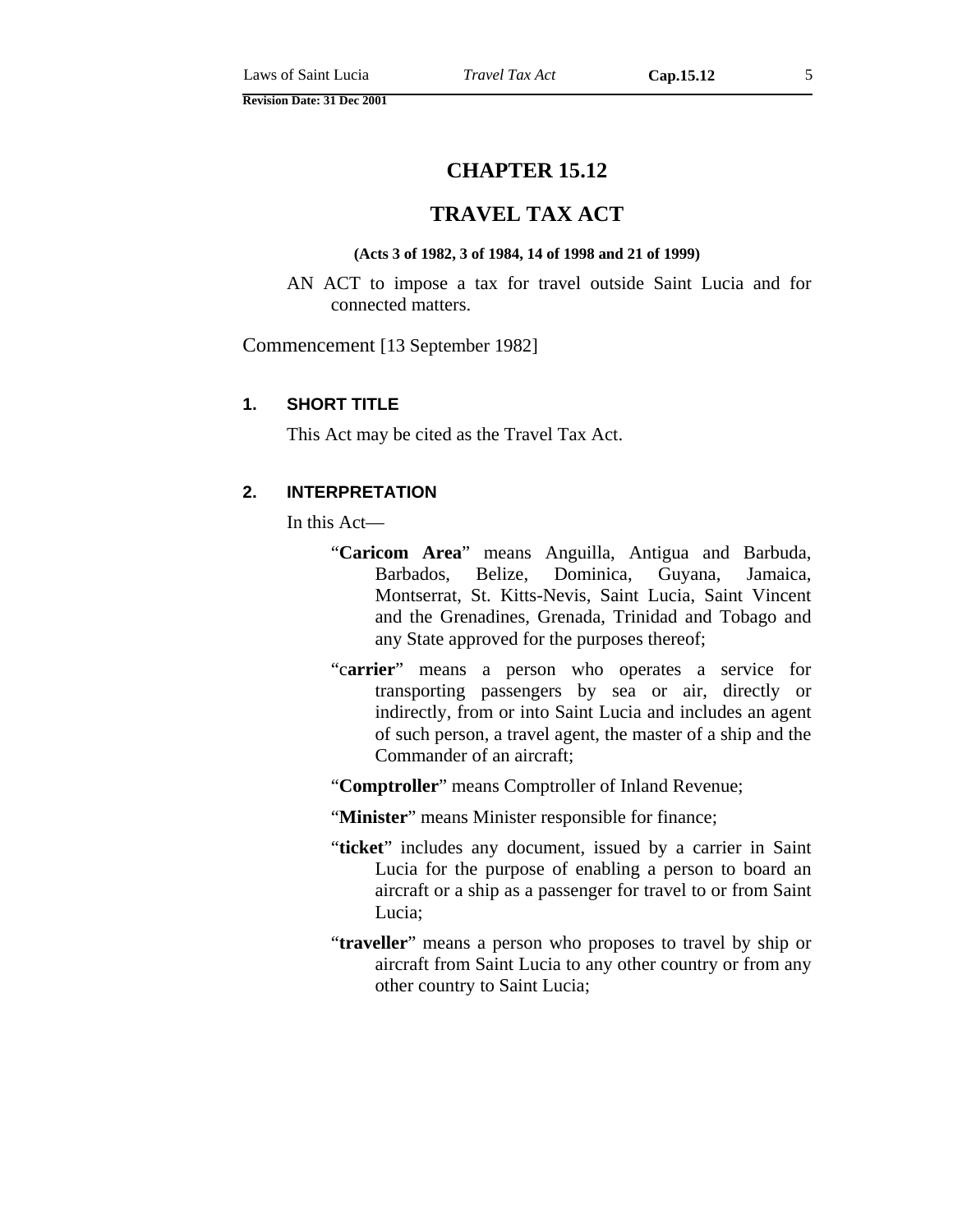<span id="page-5-0"></span>"**travel agent**" means a person who sells or issues tickets for a carrier and includes a person who makes arrangements for travel without ticket to any traveller.

*(Amended by Act 3 of 1984)* 

#### **3. IMPOSITION OF TRAVEL TAX**

- (1) Subject to this Act, a tax at the rate of 7.5% of the cost of the ticket shall be charged, levied and paid by a traveller in respect of every ticket issued in Saint Lucia by or on behalf of a carrier for travel overseas.
- (2) Despite subsection (1), where no ticket is issued in Saint Lucia to a traveller but the ticket is paid for in Saint Lucia, the tax chargeable under subsection (1) shall be paid.

*(Amended by Act 3 of 1984 and substituted by Act 14 of 1998)* 

#### **4. EXEMPTIONS**

This Act shall not apply to travel by—

- (a) the Governor General his or her spouse and children under the age of 18 years;
- (b) any member of the House of Assembly or the Senate on official business;
- (c) any public officer travelling on official business;
- (d) any member of the diplomatic or consular service of any country; *(Amended by Act 14 of 1998)*
- (e) any member of the United Nations Organization, the Commonwealth Secretariat, the East Caribbean Common Market Secretariat, the Organization of the Eastern Caribbean States, their spouses and their children under the age of 18 years or such other international or regional authority as may be specified by the Minister;
- (f) any child up to the age of 18;
- (g) any person whose travel is for the purpose of pursuing a full time education at any University or College outside Saint Lucia;
- (h) judges of the Organisation of the Eastern Caribbean States;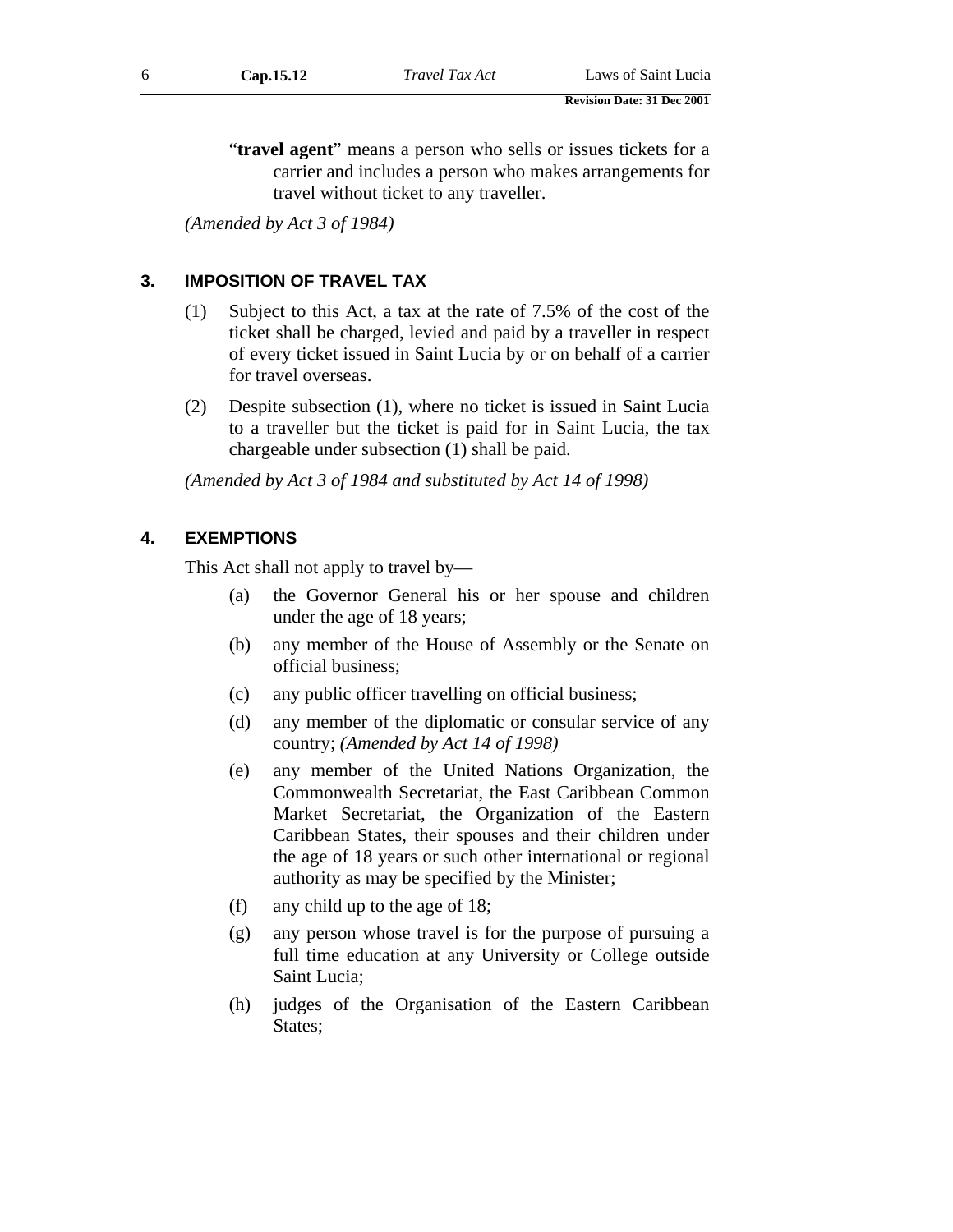<span id="page-6-0"></span>**Revision Date: 31 Dec 2001** 

- (i) any person travelling for medical treatment not available in Saint Lucia, if so certified by the Chief Medical Officer or any other officer acting on his or her behalf; and
- (j) any other class or group of persons as may, be exempted by the Minister.

#### **5. COLLECTION OF TRAVEL TAX**

- (1) The travel tax shall be collected by the carrier at the time of the issue of the ticket or where no ticket is issued before the traveller boards the ship or aircraft.
- (2) In the case where the ticket was issued outside Saint Lucia for travel originating in Saint Lucia, the travel tax shall be collected by the carrier who deals with the ticket in Saint Lucia.
- (3) A carrier who fails to collect the travel tax which was payable to him or her under this Act shall pay to the Comptroller the amount of such tax as if he or she had collected the same.

#### **6. TRAVEL TAX PAYABLE TO COMPTROLLER**

- (1) The travel tax collectible by the carrier shall become due and payable by the carrier to the Comptroller within 15 days after the end of each month.
- (2) Any carrier who fails to comply with subsection (1) is liable to pay the tax due and commits an offence liable on summary conviction to a fine not exceeding \$50 for each day during which the offence continues and or to imprisonment for a term not exceeding 6 months.

#### **7. REGISTRATION AND RECORDS**

- (1) Every carrier required to collect tax under this Act shall register with the Comptroller by completing a registration form and submitting it to the Comptroller not later than 15 days after the commencement of business.
- (2) Every carrier shall, in relation to travel tax, keep such records and furnish such returns to the Comptroller as may be directed by the Comptroller.

*(Substituted by Act 21 of 1999)*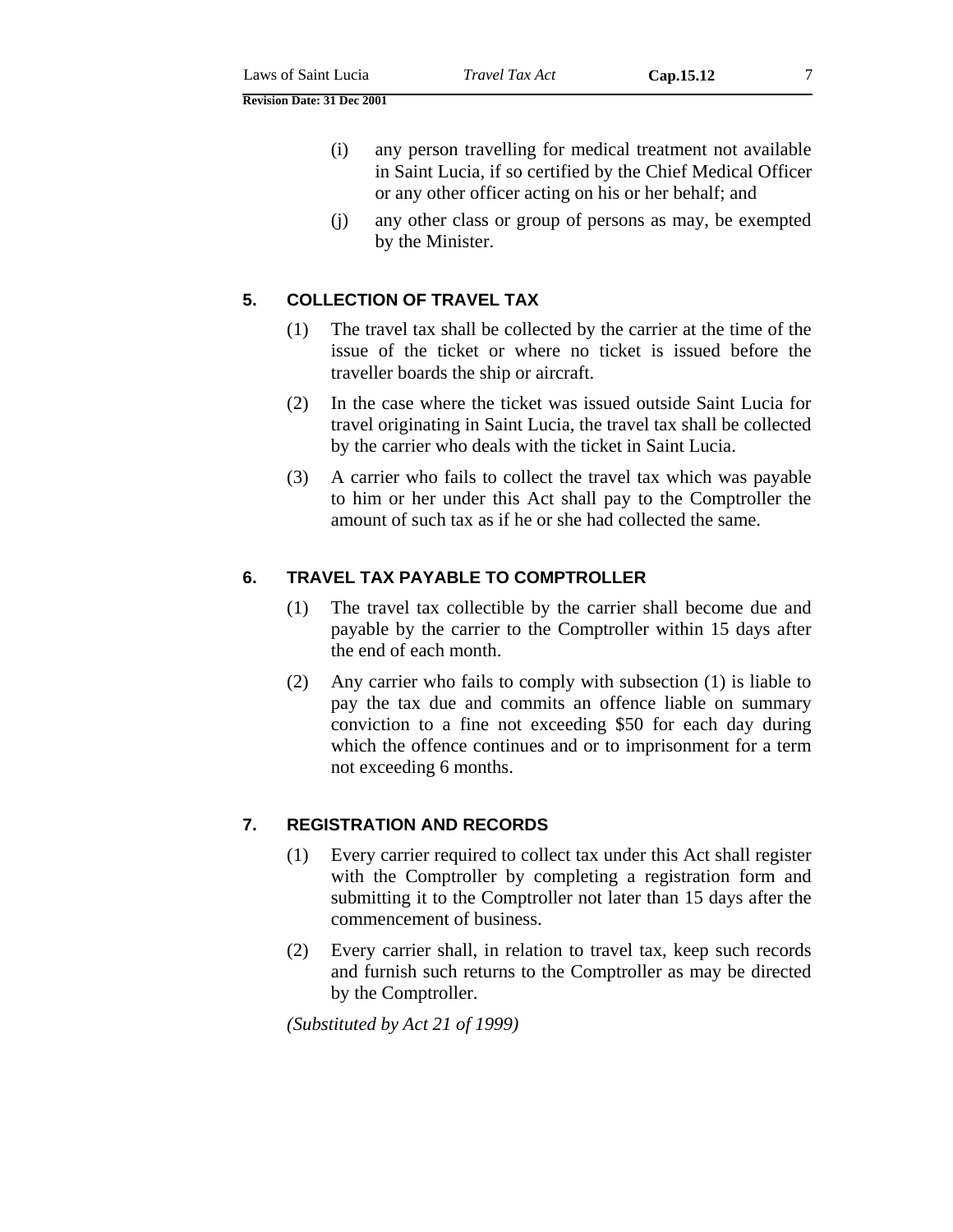#### <span id="page-7-0"></span>**8. PENALTY**

- (1) Any traveller who, for the purpose of evading the payment of the travel tax, knowingly makes a false statement or false representation on summary conviction is liable to a fine not exceeding \$200 or to imprisonment for a term not exceeding 3 months.
- (2) A carrier is liable on summary conviction to a fine not exceeding \$500 or to imprisonment for a term not exceeding 6 months who—
	- (a) fails to register as required under this Act;
	- (b) wilfully fails to make a return or pay the tax due under this Act; or
	- (c) knowingly furnishes a false statement or makes a false representation.
- (3) Where the Comptroller is not satisfied that the return furnished by any carrier is true and correct, he or she may make an assessment to the best of his or her judgment.
- (4) Where any carrier fails to pay the tax assessed to be payable within the time specified in the assessment, the carrier is liable on summary conviction to a fine not exceeding \$1,000 for each day during which the offence continues or to imprisonment for a term not exceeding 2 years.

*(Amended by Act 21 of 1999)* 

#### **9. REFUNDS**

A traveller who paid the travel tax but did not travel or who paid the tax in excess of that which he or she should have paid is entitled to be refunded the amount so paid either—

- (a) by the carrier if the carrier has not paid the amount to the Comptroller; or
- (b) by the Comptroller if the amount has been paid over to him or her.

#### **10. APPLICATION OF CERTAIN PROVISIONS OF INCOME TAX ACT**

Subject to this Act, the provisions of the Income Tax Act prescribed in the Schedule shall apply in relation to travel tax as they apply in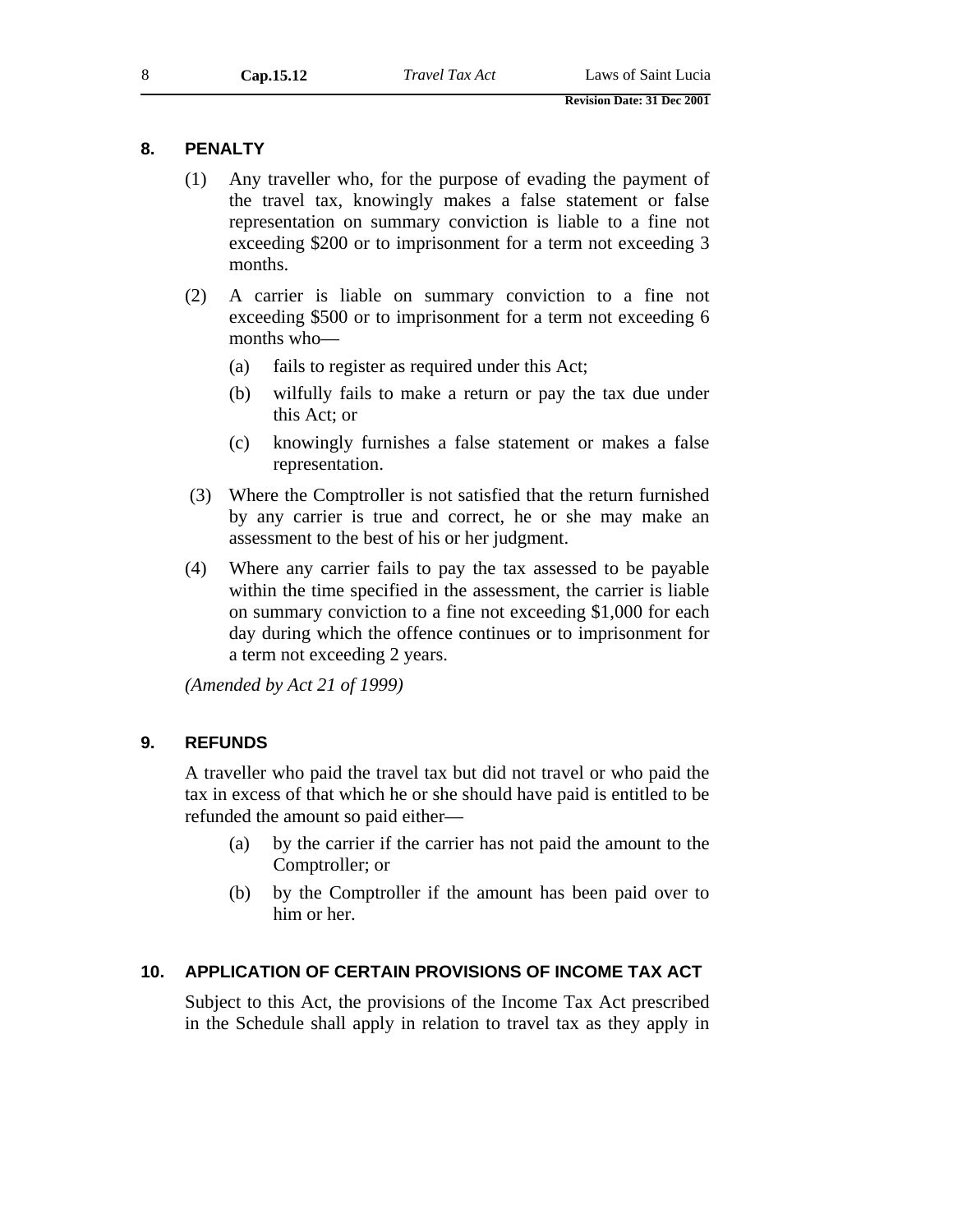<span id="page-8-0"></span>

| Laws of Saint Lucia | Tray |
|---------------------|------|
|                     |      |

**Revision Date: 31 Dec 2001** 

relation to income tax chargeable under the Income Tax Act subject to appropriate modifications. *(Inserted by Act 21 of 1999)*

#### **11. CRIMINAL LIABILITY OF CORPORATIONS**

- (1) Where a corporation commits an offence under this Act, a director, manager, secretary or other similar officer of the corporation who is in any way by act or omission, directly or indirectly concerned in or party to the commission of the offence also commits that offence.
- (2) If the affairs of the corporation are managed by its members, subsection (1) applies to the acts and defaults of a member in connection with the member's functions of management as if the member were a director of the corporation.

*(Inserted by Act 21 of 1999)* 

#### **12. POWER TO MAKE REGULATIONS**

- (1) The Minister may make regulations to provide for—
	- (a) the production to and inspection by the Comptroller of documents used and records kept by any carrier for the purpose of determining that travel tax has been collected and accounted for in accordance with this Act or any regulations made thereunder; and
	- (b) any other matter or thing in respect of which it may be necessary or expedient to make regulations to give effect to this Act.
- (2) There may be annexed to the breach of any regulations made under the authority of this section a fine not exceeding \$500 on summary conviction.